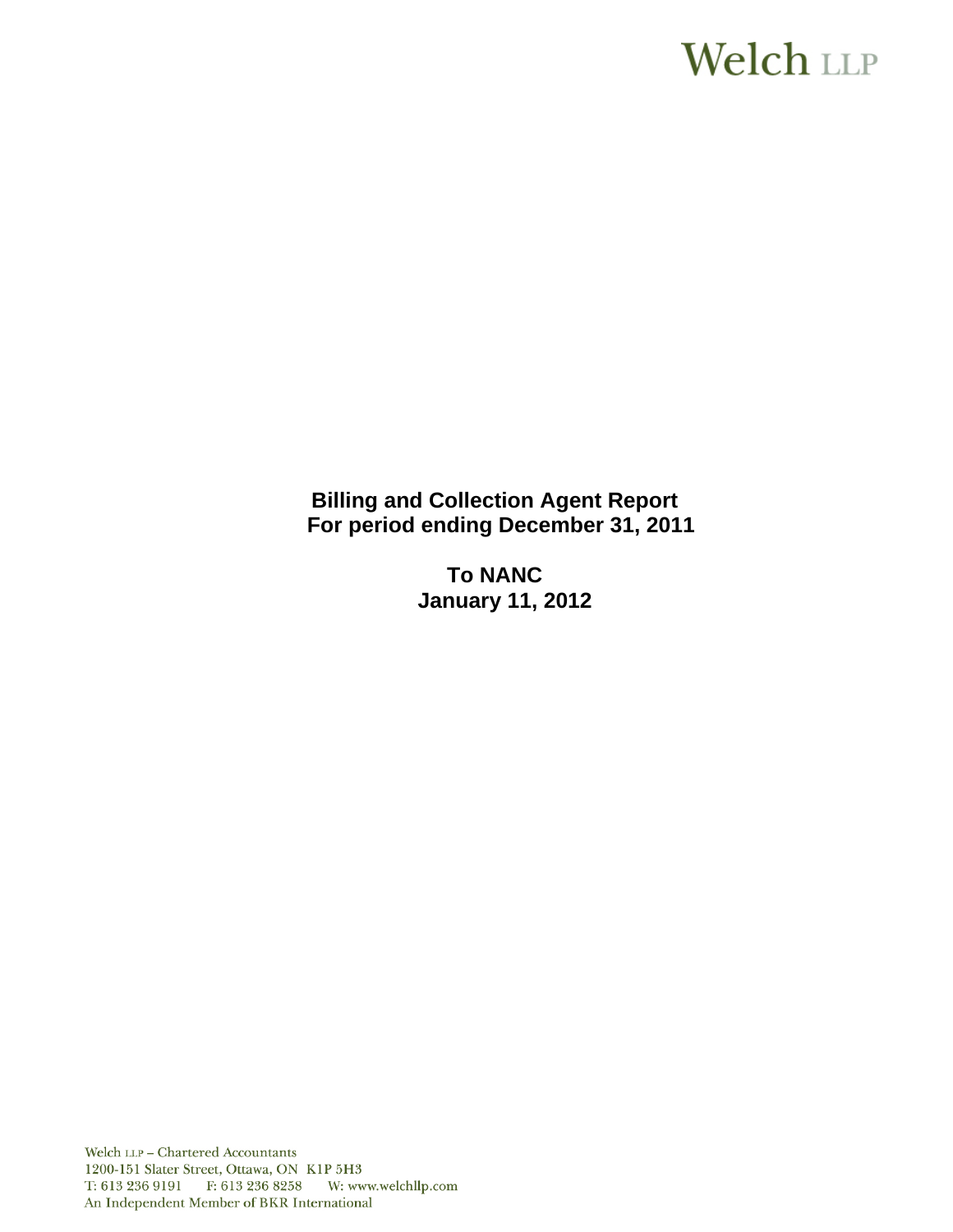# **NANPA FUND STATEMENT OF FINANCIAL POSITION December 31, 2011**

| <b>Assets</b><br>Cash Balance in bank account                                    |               | \$<br>2,473,823 |
|----------------------------------------------------------------------------------|---------------|-----------------|
| Receivable from US Carriers                                                      | 268,817       |                 |
| Receivable from Canada<br>Receivable from Caribbean countries                    | 2,842         |                 |
| Receivables forwarded to FCC for collection (Over 90 days)                       | 236,577       |                 |
| Allowance for uncollectible accounts                                             | (312,500)     | 195,736         |
| Prepaid maintenance contract                                                     |               |                 |
| <b>Total assets</b>                                                              |               | 2,669,559       |
| Accrued liabilities (see below for makeup)<br>Less:                              |               | (453, 111)      |
| <b>Fund balance</b>                                                              |               | \$<br>2,216,448 |
| <b>Makeup of Accrued Liabilities</b> (see following page for additional details) |               |                 |
| <b>Welch LLP</b>                                                                 | 20,100        |                 |
| <b>NEUSTAR Pooling 1K Block</b>                                                  | 181,615       |                 |
| NEUSTAR Pooling - pANI administration                                            | 74,934        |                 |
| <b>NEUSTAR NANP Administration</b>                                               | 129,224       |                 |
| Data Collection Agent - USAC<br><b>External Fund audit</b>                       | 9,238         |                 |
|                                                                                  | 38,000        |                 |
|                                                                                  | \$<br>453,111 |                 |

**\*\*\*\*\*\*\*\*\*\*\*\*\*\*\*\*\*\*\*\*\*\*\*\*\*\*\*\*\*\*\*\*\*\*\*\*\*\*\*\*\*\*\*\*\*\*\*\*\*\*\*\*\*\*\*\*\*\*\*\*\*\*\*\*\*\*\*\*\*\*\*\*\*\*\*\*\***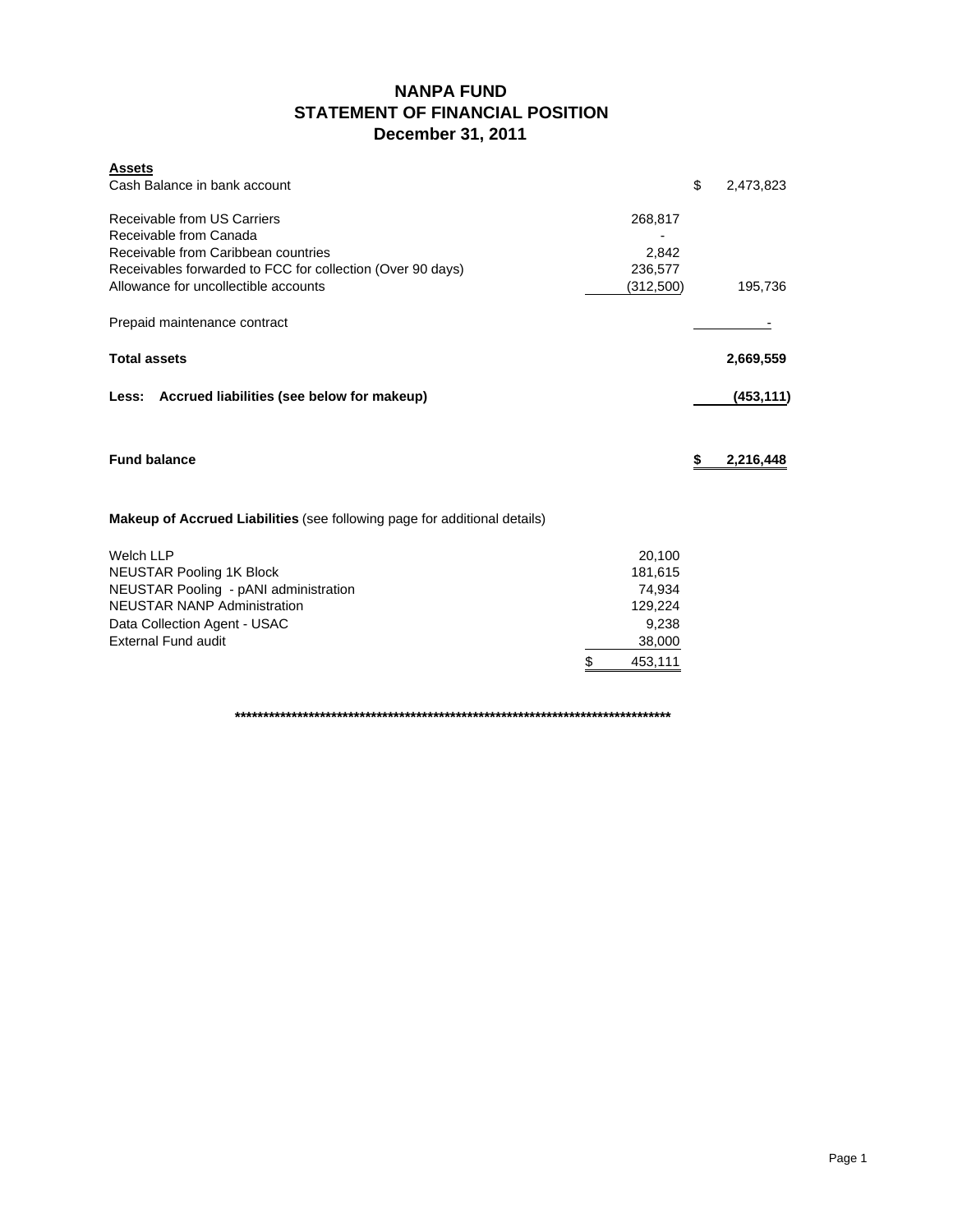#### **NANPA FUND FORECASTED STATEMENT OF CHANGES IN FUND BALANCEJULY 2011 TO JUNE 2012**

|                                                                     |            | Actual                 |                          |                        |                        |                          | <b>Budgeted</b>        |                          |                        |                          |                      |                          |                    |                    | Variance between  |                                                |
|---------------------------------------------------------------------|------------|------------------------|--------------------------|------------------------|------------------------|--------------------------|------------------------|--------------------------|------------------------|--------------------------|----------------------|--------------------------|--------------------|--------------------|-------------------|------------------------------------------------|
|                                                                     |            | $Jul-11$               | Aug-11                   | Sep-11                 | Oct-11                 | <b>Nov-11</b>            | Dec-11                 | $Jan-12$                 | Feb-12                 | Mar-12                   | Apr-12               | $Mav-12$                 | $Jun-12$           | <b>Total</b>       | <b>Budget</b>     | forecasted results and<br>budget at June 30/12 |
| Revenue                                                             |            |                        |                          |                        |                        |                          |                        |                          |                        |                          |                      |                          |                    |                    |                   |                                                |
| <b>International Contributions</b><br>Canada<br>Caribbean countries | (1)<br>(1) | 13,117<br>16.241       | 6,558<br>$\sim$          | 6,558                  | 6,558                  | 6,558<br>$\sim$          | 6,559                  | 6,559                    | 6,559                  | 6,559                    | 6,559                | 6,559                    |                    | 78,703<br>16.241   | 78,703<br>16,241  |                                                |
| <b>Total International Contributions</b>                            |            | 29,358                 | 6,558                    | 6,558                  | 6,558                  | 6,558                    | 6,559                  | 6,559                    | 6,559                  | 6,559                    | 6,559                | 6,559                    |                    | 94,944             | 94,944            |                                                |
| Domestic Contributions - US carriers                                | (1)        | 2,545,663              | 219,948                  | 212,188                | 218,319                | 217,489                  | 215,412                | 217,343                  | 217,343                | 217,343                  | 217,343              | 217,343                  |                    | 4,715,734          | 4,620,882         | 94,852                                         |
| Late filing fees for Form 499A                                      | (2)        | 100                    | 5,800                    | 17,900)                | 1,900.00               | 10,000)                  | 600                    |                          |                        |                          |                      |                          | 115,000            | 83,900             | 115,000           | 31,100                                         |
| Interest income                                                     | (3)        | 927                    | 804                      | 849                    | 405                    | 355                      | 471                    | 1,000                    | 1,000                  | 1,000                    | 1,000                | 1,000                    | 1,000              | 9,811              | 12,000            | 2,189                                          |
| <b>Total revenue</b>                                                |            | 2,576,048              | 221,510                  | 201,695                | 227,182                | 214,402                  | 223,042                | 224,902                  | 224,902                | 224,902                  | 224,902              | 224,902                  | 116,000            | 4,904,389          | 4,842,826         | 61,563                                         |
|                                                                     |            |                        |                          |                        |                        |                          |                        |                          |                        |                          |                      |                          |                    |                    |                   |                                                |
| <b>Expenses</b><br><b>NANPA Administration</b>                      | (4), (7)   | 131,142                | 185,409                  | 130,226                | 160,156                | 129,794                  | 129,224                | 131,000                  | 131,000                | 131,000                  | 131,000              | 131,000                  | 131,000            | 1,651,951          | 1,642,000         | 9,951                                          |
| 1K Block Pooling Administration                                     | (4), (8)   | 185,365                | 183,489                  | 181,614                | 181,614                | 181,614                  | 181,614                | 181,614                  | 181,614                | 181,614                  | 181,614              | 181,615                  | 181,614            | 2,184,995          | 2,184,995         |                                                |
| pANI                                                                | (9)        | 74,935                 | 74,935                   | 74,935                 | 74,935                 | 74,935                   | 74,935                 | 74,935                   | 74,935                 | 74,935                   | 74,935               | 74,935                   | 74,935             | 899,220            | 747,472           | 151,748                                        |
| <b>Billing and Collection</b>                                       |            |                        |                          |                        |                        |                          |                        |                          |                        |                          |                      |                          |                    |                    |                   |                                                |
| Welch LLP<br>Data Collection Agent                                  | (4)        | 22,784<br>4,276        | 20,100<br>4,512          | 20,100<br>4,266        | 20,100<br>4,239        | 20,100<br>4,226          | 20,100<br>4,323        | 20,100<br>4,917          | 20,100<br>4,917        | 20,100<br>4,917          | 20,100               | 20,100<br>4,917          | 20,100<br>4,917    | 243,884<br>55,344  | 241,200<br>59,000 | 2,684<br>3,656                                 |
| <b>Annual Operations Audit</b>                                      | (5)<br>(6) | $\sim$                 | $\sim$                   | 38,000                 | $\sim$                 | $\sim$                   | $\sim$                 | $\overline{\phantom{a}}$ | $\sim$                 | $\overline{\phantom{a}}$ | 4,917<br>$\sim$      |                          |                    | 38,000             | 38,000            |                                                |
| <b>Bank Charges</b>                                                 | (10)       | 1,331                  | 4,347                    | 2,280                  | 1,845                  | 2,222                    | 1,356                  | 1,800                    | 1,800                  | 1,800                    | 1,800                | 1,800                    | 1,800              | 24,181             | 21,600            | 2,581                                          |
| Carrier Audits                                                      | (11)       |                        | $\overline{\phantom{a}}$ | $\sim$                 |                        | $\overline{\phantom{a}}$ | $\sim$                 |                          |                        |                          |                      | $\overline{\phantom{a}}$ |                    |                    | 300,000           | 300,000)                                       |
| Bad debt expense                                                    | (12)       |                        | 56,306.00                | 29,738)                | 9,126                  | 16,596                   | 5,262                  |                          |                        |                          |                      |                          |                    | 47,035             |                   | 47,035                                         |
| <b>Total expenses</b>                                               |            | 419.840                | 529,098                  | 421,683                | 452,015                | 429,487                  | 406,290                | 414,366                  | 414,366                | 414,366                  | 414,366              | 414,367                  | 414,366            | 5,144,610          | 5,234,267         | (89, 657)                                      |
|                                                                     |            |                        |                          |                        |                        |                          |                        |                          |                        |                          |                      |                          |                    |                    |                   |                                                |
| Net revenue (expenses)                                              |            | 2,156,208              | 307,588) (               | 219,988)               | 224,833)               | 215,085)                 | 183,248)               | 189,464)                 | 189,464)               | 189,464) (               | 189,464)             | 189,465)                 | 298,366)           | $240,221$ )        | 391,441)          | 151,220                                        |
| Opening fund balance                                                |            | 1,210,982              | 3,367,190                | 3,059,602              | 2,839,614              | 2,614,781                | 2,399,696              | 2,216,448                | 2,026,984              | 1,837,520                | 1,648,056            | 1,458,592                | 1,269,127          | 1,210,982          | 1,141,441         | 69,541                                         |
| <b>Closing fund balance</b>                                         |            | 3,367,190              | 3,059,602                | 2,839,614              | 2,614,781              | 2,399,696                | 2,216,448              | 2,026,984                | 1,837,520              | 1,648,056                | 1,458,592            | 1,269,127                | 970,761            | 970,761            | 750,000           | 220,761                                        |
| Fund balance makeup:                                                |            |                        |                          |                        |                        |                          |                        |                          |                        |                          |                      |                          |                    |                    |                   |                                                |
| Contingency                                                         |            | 750,000                | 750,000                  | 750,000                | 750,000                | 750,000                  | 750,000                | 750,000                  | 750,000                | 750,000                  | 750,000              | 750,000                  | 750,000            | 750,000            | 750,000           |                                                |
| Surplus                                                             |            | 2,617,190<br>3,367,190 | 2,309,602<br>3.059.602   | 2,089,614<br>2,839,614 | 1,864,781<br>2,614,781 | 1,649,696<br>2,399,696   | 1,466,448<br>2,216,448 | 1,276,984<br>2,026,984   | 1,087,520<br>1,837,520 | 898,056<br>1,648,056     | 708,592<br>1,458,592 | 519,127<br>1,269,127     | 220,761<br>970.761 | 220,761<br>970.761 | 750,000           |                                                |
|                                                                     |            |                        |                          |                        |                        |                          |                        |                          |                        |                          |                      |                          |                    |                    |                   |                                                |

#### **(10)** Bank fees are an expense to the Fund.

#### **Assumptions: Reconciliation of forecast at June 30, 2012 to budget**

| (1) The US carrier contributions for the period from July 2011 to June 2012 and the International contributions are based upon actual billings.                                                            | Budgeted fund balance at June 30/12 - contingency                                       | 750,000    |
|------------------------------------------------------------------------------------------------------------------------------------------------------------------------------------------------------------|-----------------------------------------------------------------------------------------|------------|
| (2) These fees represent the \$100 late filing fee charged to those companies that do not file the Form 499A by the due date.                                                                              | Increase in fund balance between budget period (February 2011) and June 2011            | 69,541     |
| (3) Interest income projections are estimates                                                                                                                                                              | Additional billings over estimate from budget                                           | 94,852     |
| (4) The expense for 1K Block Pooling is based on the contract in force.                                                                                                                                    | Late filing fees (reversal) for Form 499A                                               | (31, 100)  |
| The cost of NANPA Administration is based on contract in force until January 8, 2012.                                                                                                                      |                                                                                         |            |
| The cost of B&C Agent is based on the interim contract with Welch LLP in force until February 29, 2012.                                                                                                    | Over estimate of interest earned to date compared to budget                             | (2, 189)   |
| (5) The expense for the Data Collection Agent is based on estimate of costs by USAC for the 2011 calendar year.                                                                                            | NANP Admin - difference between budget and actual contract due to variable travel costs | 19,856     |
| (6) The cost for the annual operations audit performed by Ernst & Young is \$38,000.                                                                                                                       | NANP Admin - change orders issued                                                       | (29, 807)  |
| (7) No commentary                                                                                                                                                                                          | Additional billings from B & C Agent due to renewal of contract                         | (2,684)    |
| (8) No commentary                                                                                                                                                                                          | Data Collection fees - Adjustment to actual from budget                                 | 3,656      |
| (9) There was a change order approved for permanent pANI approve on June 17, 2011 for \$1,040,905.42. This will be billed on a prorated basis over the remaining term of the 1K Block Pooling contract.    |                                                                                         |            |
| The opening surplus has \$167,858 which was earmarked for pANI payments in March to June 2011 which was not paid during that period. This funds for this was carried over into the current funding period. | Bad debts not budgeted for                                                              | (47, 035)  |
| (10) Bank fees are an expense to the Fund.                                                                                                                                                                 | Pooling change orders                                                                   |            |
| (11) The budget allowed \$300,000 for carrier audits. FCC indicated that there will be no audit performed before July 2012.                                                                                | Carrier audits that will not be performed                                               | 300,000    |
| (12) The allowance covers all accounts considered potentially uncollectible at December 31, 2011. This will be covered by the contingency allowance.                                                       | Permanent pANi that was expected to be paid during March - June 2011. See note 9.       | (151, 748) |
|                                                                                                                                                                                                            | Bank fees to be covered by Fund under new B&C Agent interim contract                    | (2,581)    |
|                                                                                                                                                                                                            | Forecasted fund balance at June 30/12                                                   | 970,761    |
|                                                                                                                                                                                                            |                                                                                         |            |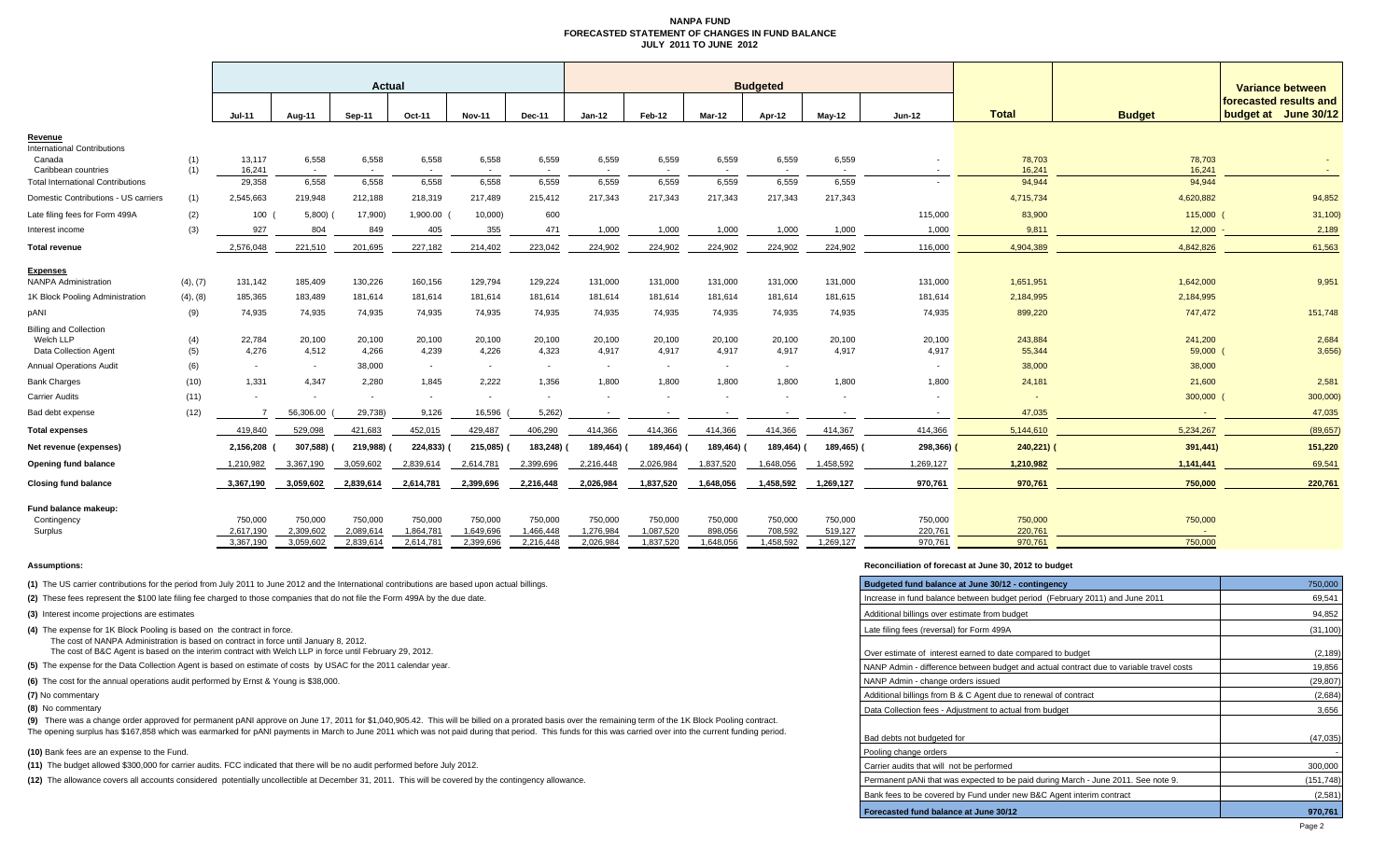#### **CURRENT AND FORECASTED LIABILITIES**

|                                                                                                                  |           |               | Current<br>Dec-11 | Jan-12  | <b>Feb-12</b> | <b>Mar-12</b> | <b>Apr-12</b> | May-12  | Jun-12  | $Jul-12$ |
|------------------------------------------------------------------------------------------------------------------|-----------|---------------|-------------------|---------|---------------|---------------|---------------|---------|---------|----------|
| <b>NEUSTAR - NANPA Administration contract</b>                                                                   |           |               | 129,224           | 131,000 | 131,000       | 131,000       | 131,000       | 131,000 | 131,000 | 131,000  |
| - Payment authorized by the FCC in December<br>November 2011                                                     | 129,793   |               |                   |         |               |               |               |         |         |          |
| - Authorization by the FCC has not been received for payment                                                     |           |               |                   |         |               |               |               |         |         |          |
| December 2011                                                                                                    |           | \$<br>129,224 |                   |         |               |               |               |         |         |          |
|                                                                                                                  |           | 129,224<br>\$ |                   |         |               |               |               |         |         |          |
| <b>NEUSTAR - Block Pooling contract</b>                                                                          |           |               | 181,615           | 181,614 | 181,614       | 181,614       | 181,614       | 181,614 | 181,615 | 181,614  |
| - Payment authorized by the FCC in December<br>November 2011                                                     | \$181,615 |               |                   |         |               |               |               |         |         |          |
| - Authorization by the FCC has not been received for payment<br>December 2011                                    |           | \$<br>181,615 |                   |         |               |               |               |         |         |          |
|                                                                                                                  |           | \$<br>181,615 |                   |         |               |               |               |         |         |          |
| Welch LLP - Billing & Collection Agent<br>- Payment authorized by the FCC in December                            |           |               | 20,100            | 20,100  | 20,100        | 20,100        | 20,100        | 20,100  | 20,100  | 20,100   |
| October 2011                                                                                                     | 20,100    |               |                   |         |               |               |               |         |         |          |
| November 2011                                                                                                    | 20,100    |               |                   |         |               |               |               |         |         |          |
| - Authorization by the FCC has not been received for payment                                                     |           |               |                   |         |               |               |               |         |         |          |
| December 2011                                                                                                    |           | \$<br>20,100  |                   |         |               |               |               |         |         |          |
|                                                                                                                  |           | \$<br>20,100  |                   |         |               |               |               |         |         |          |
| <b>USAC - Data Collection Agent</b>                                                                              |           |               | 9,238             | 4,917   | 4,917         | 4,917         | 4,917         | 4,917   | 4,917   | 4,917    |
| - Authorization by the FCC has not been received for payment<br>November 2011                                    |           | 4,323<br>\$   |                   |         |               |               |               |         |         |          |
| December 2011 (estimate)                                                                                         |           | 4,915         |                   |         |               |               |               |         |         |          |
|                                                                                                                  |           | 9,238<br>\$   |                   |         |               |               |               |         |         |          |
| <b>Carrier audits</b>                                                                                            |           |               |                   |         |               |               |               |         |         |          |
| Ernst & Young LLP- Annual operations audit                                                                       |           |               | 38,000            |         |               |               |               |         |         |          |
| - Authorization by the FCC has not been received for payment<br>Audit fee for the 2010/11 fiscal audit (accrual) |           | 38,000<br>\$  |                   |         |               |               |               |         |         |          |
| <b>NEUSTAR - pANI administration</b>                                                                             |           |               | 74,934            | 74,935  | 74,935        | 74,935        | 74,935        | 74,935  | 74,935  | 74,935   |
| - Payment authorized by the FCC in December                                                                      |           |               |                   |         |               |               |               |         |         |          |
| November 2011                                                                                                    | 74,935    |               |                   |         |               |               |               |         |         |          |
| - Authorization by the FCC has not been received for payment<br>December 2011                                    |           | 74,934<br>\$  |                   |         |               |               |               |         |         |          |
| <b>Bank Fees</b>                                                                                                 |           |               |                   | 1,800   | 1,800         | 1,800         | 1,800         | 1,800   | 1,800   | 1,800    |
| Total                                                                                                            |           |               | 453,111           | 414,366 | 414,366       | 414,366       | 414,366       | 414,366 | 414,367 | 414,366  |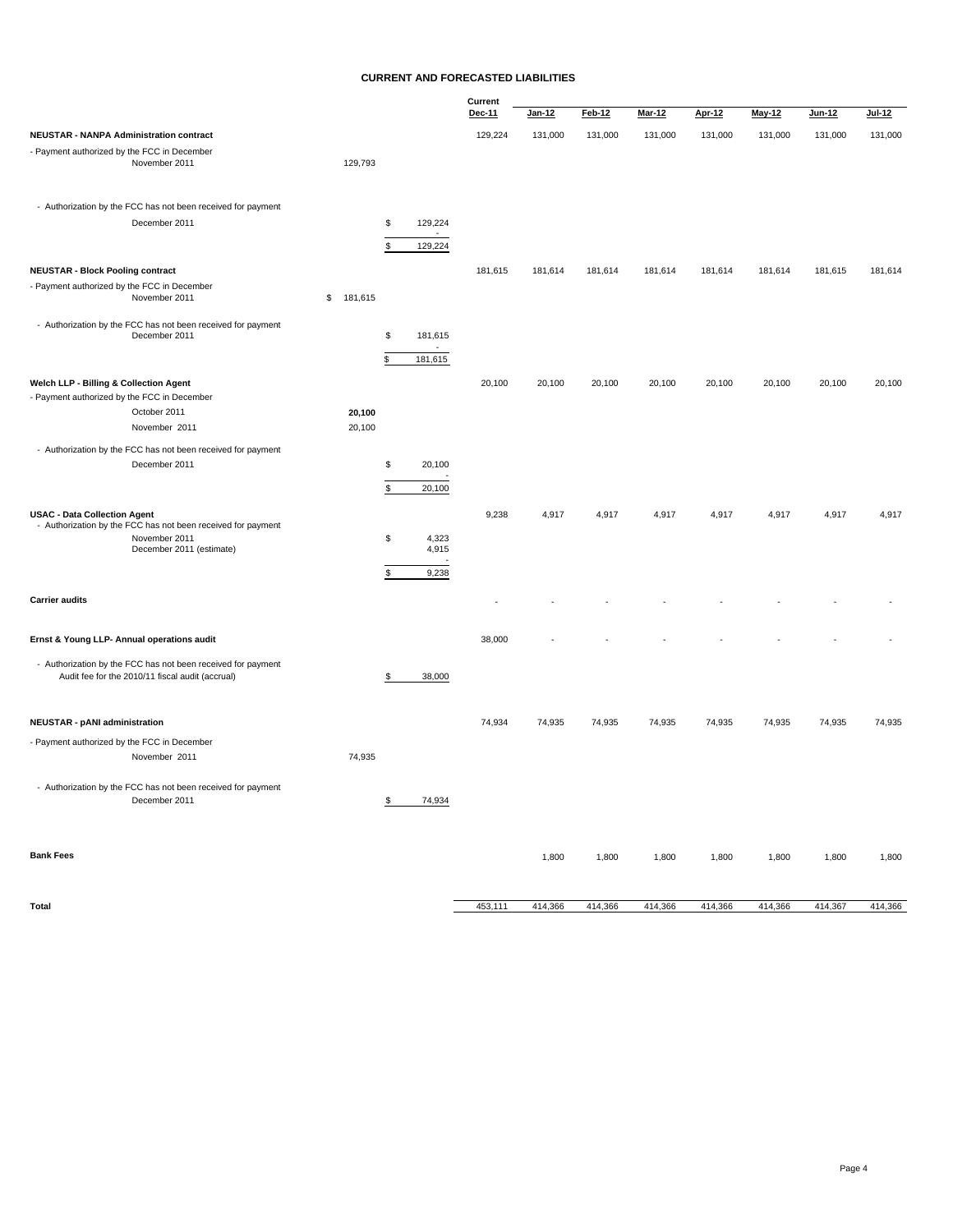# **Deliverables Report**

## **Distributing invoices**

The monthly and annual invoices for carriers were mailed by November 10, 2012

### **Processing Payments**

Payment information from the lockbox service at Mellon Bank is received every Monday for the prior week's deposits. The deposit information is recorded on either Monday or Tuesday each week.

#### **Late/Absent Payments**

During this period preliminary discussions were being held regarding the accounts receivable collection process. As a result, statement of accounts were not mailed.

#### **FCC Red Light Notices**

There were no delinquent accounts sent to the FCC for collection and submission to the Red Light Site. A payment of \$12,114 was received from the FCC this month representing collections from October 2010 to September 2011 excluding November 2011..

#### **Helpdesk Queries**

All queries are directed to a helpdesk voice mailbox. The information is transferred to an Access database. The date, nature of call, name of caller, Filer ID, who responded and on what date and the resolution is tracked. Calls are responded usually within 3 business days.6 calls were received in December. Most calls were questions about the invoice received, the late filing fee, how to pay, request for copies of invoices, change of address, they are out of business and requesting a W9.

### **Staffing Changes**

Nothing new to report.

### **Contract Renewal**

The contract expired October 1, 2009. Welch LLP is on the USGSA list. Welch LLP received a 7 month interim contract with the same terms which will cover the period from August 1, 2011 to January 31, 2012.

#### **Accounts Receivable**

The old receivables are gradually being cleared up as USAC identifies and verifies companies that are inactive. We have received procedures from the FCC as to how to apply for approval to write off debt. This has to be done on an individual carrier basis. The FCC has to approve each request for write off.

19 write off packages were prepared and sent to the FCC in July requesting approval for write off. FCC has not approved these yet. An additional 8 write off packages were prepared and sent to the FCC in September. Approval has not been received yet.